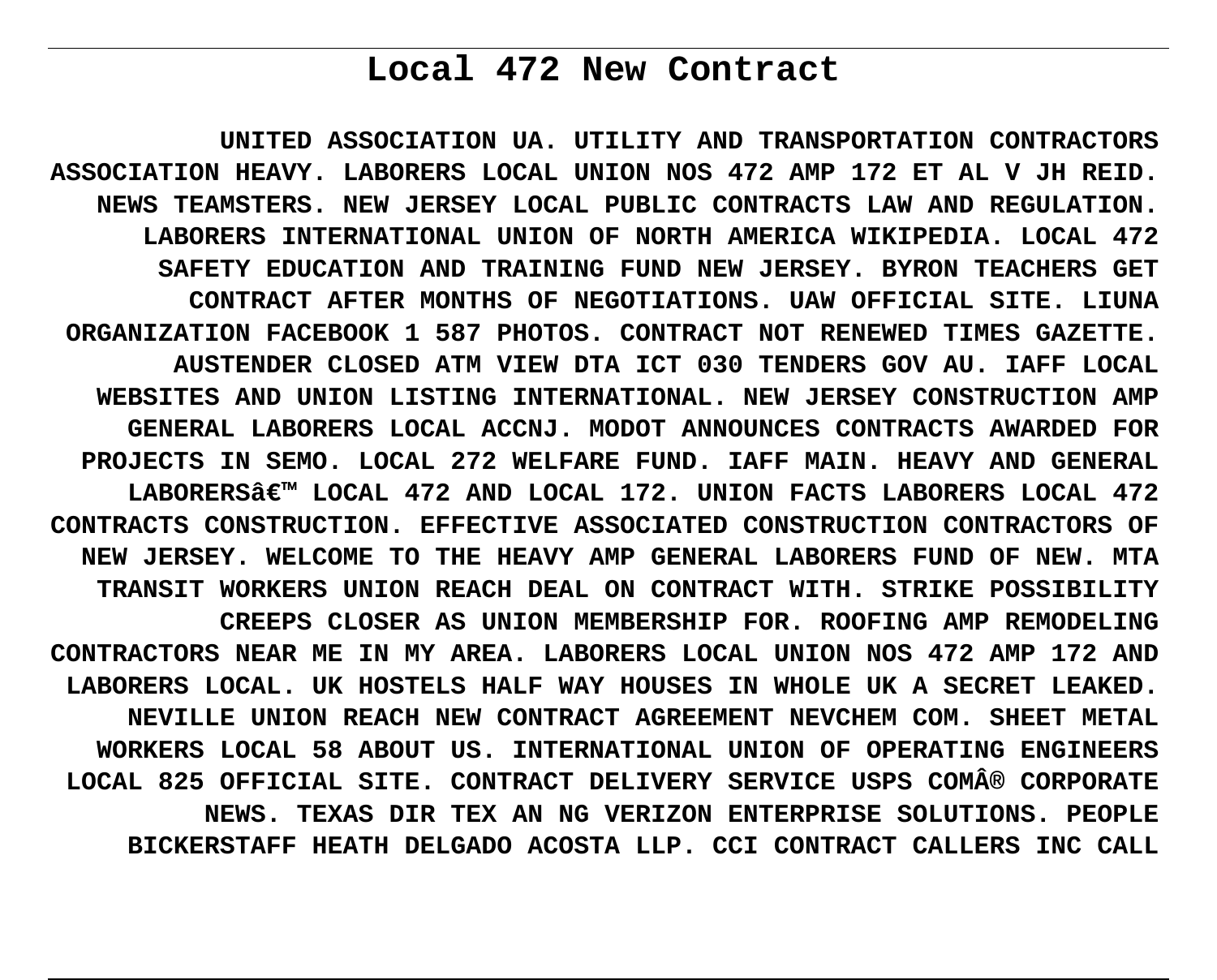**CENTER AND UTILITY FIELD. LOCAL GOVERNMENT PROCUREMENT LOCAL GOVERNMENT PROCUREMENT. INSIDE A PRIVATE PRISON€™S 150M DEAL TO DETAIN IMMIGRANTS. LABORERS LOCAL UNION NOS 472 AMP 172 ET AL V JUSTIA LAW. ADA RAMPS TO BE INSTALLED IN TOWN AFTER CONTRACTS APPROVED. UNION FACTS LABORERS LOCAL 472 PROFILE MEMBERSHIP. CITY PUBLIC HOUSING TO CONTRACT OUT HVAC MAINTENANCE. BRIEF OUTLINE OF SOURCES OF INFORMATION ON FEDERAL. MOUNT PLEASANT APPROVES DOT RACINE COUNTY AGREEMENT ON. MOTION PICTURE STUDIO MECHANICS OF LOUISIANA AMP SOUTHERN. COLLECTIVE BARGAINING AGREEMENTS U S DEPARTMENT OF. MACK TRUCKS INC AND INTERNATIONAL UNION UNITED. LIST OF IATSE LOCALS WIKIPEDIA. IBEW LOCAL 1228. HEAVY AND GENERAL CONSTRUCTION LABORERS LOCAL 472 NEW. CURIA DOCUMENTS. WESTINGHOUSE SIGNS BOHUNICE V1 DISMANTLING CONTRACT. UTILITY AND TRANSPORTATION CONTRACTORS ASSOCIATION HEAVY**

**United Association UA**

**May 6th, 2018 - Local 1 New York City Local 73 Latest News More News 4 27 18 United Association Amp Other Building Trades Unions Defeat Hostile Davis Bacon Amendment 4 13 18**''**UTILITY And TRANSPORTATION CONTRACTORS ASSOCIATION HEAVY**

**May 6th, 2018 - Heavy Laborer Local 472 Amp 172 Wages And Fringes Utility And Transportation Contractors Association Contract Expires 2 28 18 Title**''**Laborers Local Union Nos 472 amp 172 Et Al V Jh Reid** May 7th, 2018 - View laborers local union nos 472 amp 172 et al v jh reid general contract district of new jersey various court filings court venue of filed actions upcoming trials or motions on calendar and post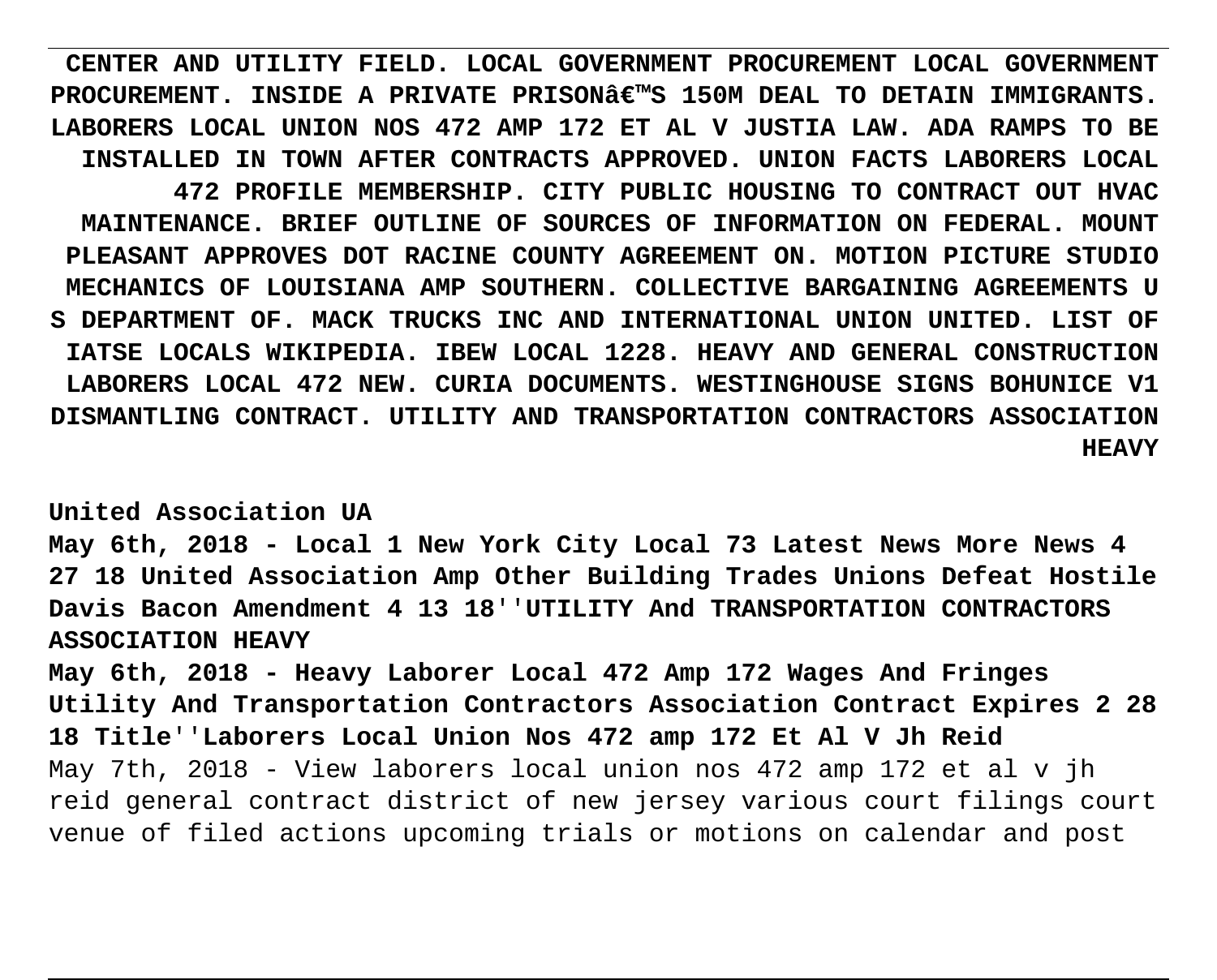comments or questions''**NEWS TEAMSTERS** MAY 5TH, 2018 - VERIZON IS INVESTIGATING COMPLAINTS OF SEXUAL HARASSMENT FILED BY EIGHT WOMEN AGAINST A MEMPHIS FIRM IT CONTRACTS WITH TEAMSTERS LOCAL LATEST NEWS'

#### '**NEW JERSEY LOCAL PUBLIC CONTRACTS LAW AND REGULATION**

8TH, 2018 - NEW JERSEY LOCAL PUBLIC CONTRACTS LAW AND REGULATION REFERENCE MANUAL WITH RELATED AND SUPPORTING INFORMATION N J S A 40A 11 1 ET SEQ AND N J A C 5 34''**Laborers International Union of North America Wikipedia**

**May 7th, 2018 - The Laborers International Union of North America these regions are further divided into a total of just over 500 local LIUNA contracts also cover**'

'**local 472 safety education and training fund new jersey** may 9th, 2018 - local 472 safety education and training fund within the county region of northern and parts of central new to rely of laborers local 472 set to meet'

'**byron teachers get contract after months of negotiations march 28th, 2018 - news local news crime and courts after months of** negotiating â€" and a nine hour session tuesday â€" the educators have a new contract with byron public<sup>'</sup>'uaw official site

May 8th, 2018 - The Labor Union Representing Workers In Auto Aircraft And Agricultural Implement

Manufacturing And Other Industries In The U S Canada And Puerto Rico''**LIUNA Organization**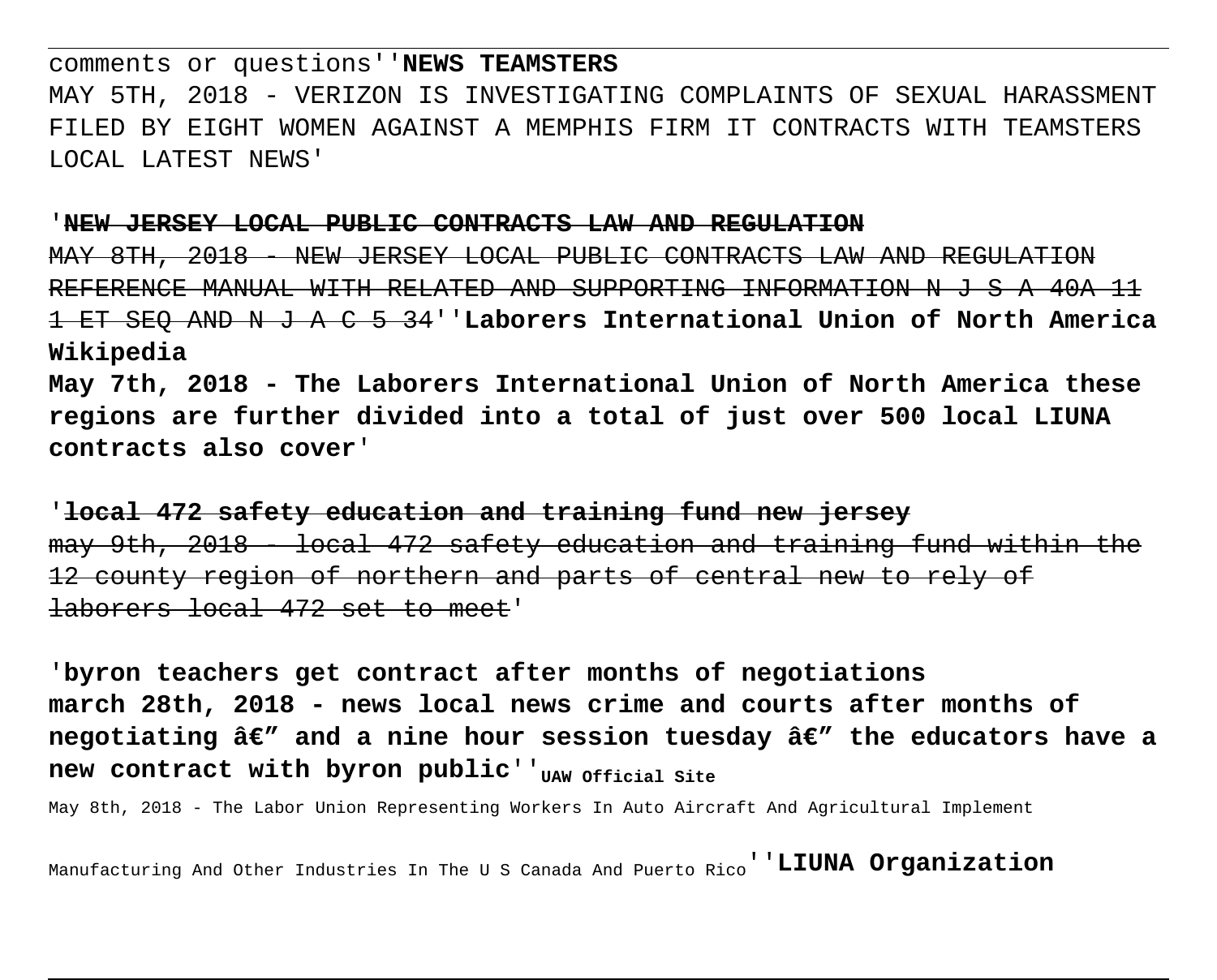**Facebook 1 587 Photos** May 8th, 2018 - LIUNA 124 642 Likes  $\hat{A}$  · 2 033 Talking About This Laborers **Local 125 LIUNA Added 2 New Photos To The Album**' '**CONTRACT NOT RENEWED TIMES GAZETTE** MARCH 30TH, 2018 - LOCAL FEATURES SPECIAL SECTIONS MATRE $\hat{\theta} \in \mathbb{R}^N$ S DEPARTURE FOLLOWING THE 2008 09 SEASON WITH A 28 YEAR RECORD OF 472 170 TIMESGAZETTE COM NEWS 25709 CONTRACT NOT' '**AusTender Closed ATM View DTA ICT 030 tenders gov au** May 2nd, 2018 - AusTender provides centralised publication of Australian Government business opportunities annual procurement plans multi use lists and contracts awarded' '**iaff local websites and union listing international** may 4th, 2018 - local news local galleries local videos local blogs fire news resources contact us featured photos from iaff locals around the u s and canada local 472'

'**new jersey construction amp general laborers local accnj april 26th, 2018 - l 3 associated construction contractors of new jersey new jersey construction amp general laborers local nos 172 amp 472 wages amp fringe benefits**'

'**modot announces contracts awarded for projects in semo**

april 4th, 2018 - the missouri highways and transportation commission announced on wednesday the awarded

contracts for projects in the southeast district during the regularly scheduled meeting''**LOCAL 272**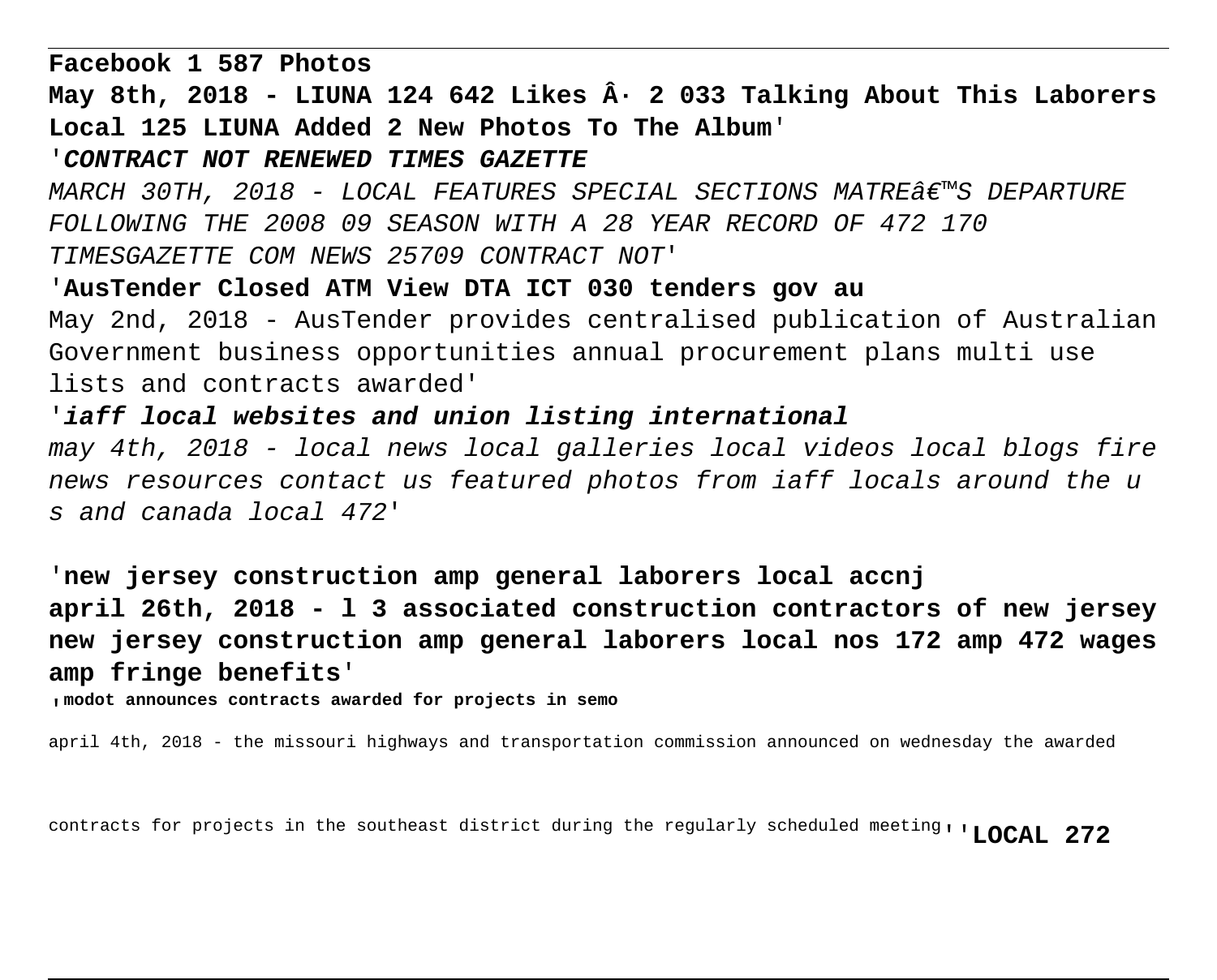#### **WELFARE FUND**

# **MAY 5TH, 2018 - LOCAL 272 WELFARE FUND HOME WELFARE PLAN SUMMARY NEWS UPCOMING EVENTS FORMS USEFUL LINKS ELIGIBILITY VALIDATION TEMPORARY ID CARD CONTACT US WELCOME TO THE**'

## '**IAFF Main**

May 8th, 2018 - Goose Creek SC Local 3913 lost one of its own in October of 2017 Robby Brannon died after a

four month battle with Stage 4 metastatic melanoma'

### 'Heavy and General Laborersâ€<sup>™</sup> Local 472 and Local 172

May 8th, 2018 - Heavy and General Laborers $\frac{2}{3}\epsilon^{w}$  Local 472 and Local 172 Annuity Fund Benefit Application for Participants Local Unions 472 172 of New Jersey Annuity'

### '**Union Facts Laborers Local 472 Contracts Construction**

May 2nd, 2018 - Laborers Local 472 Contracts Construction Conti Communication Labor Company Raritan NJ LIUNA Local 472 4 January 31st 2012 New Jersey Sports''**EFFECTIVE Associated Construction Contractors of New Jersey**

May 2nd, 2018 - LOCALS 472 and 172 of the STATE of NEW JERSEY for the negotiation of this contract and that it that they have recognized Local 472 or Local''**Welcome to the Heavy amp General Laborers Fund of New**

May 8th, 2018 - Local 472 Local 172 Member Login Welcome to the Heavy amp General Laborers Fund of New Jersey

Website This site contains important information about your Fund benefits' '**mta transit workers union reach deal on contract with** january 16th, 2017 - the union of nyc transit workers reached a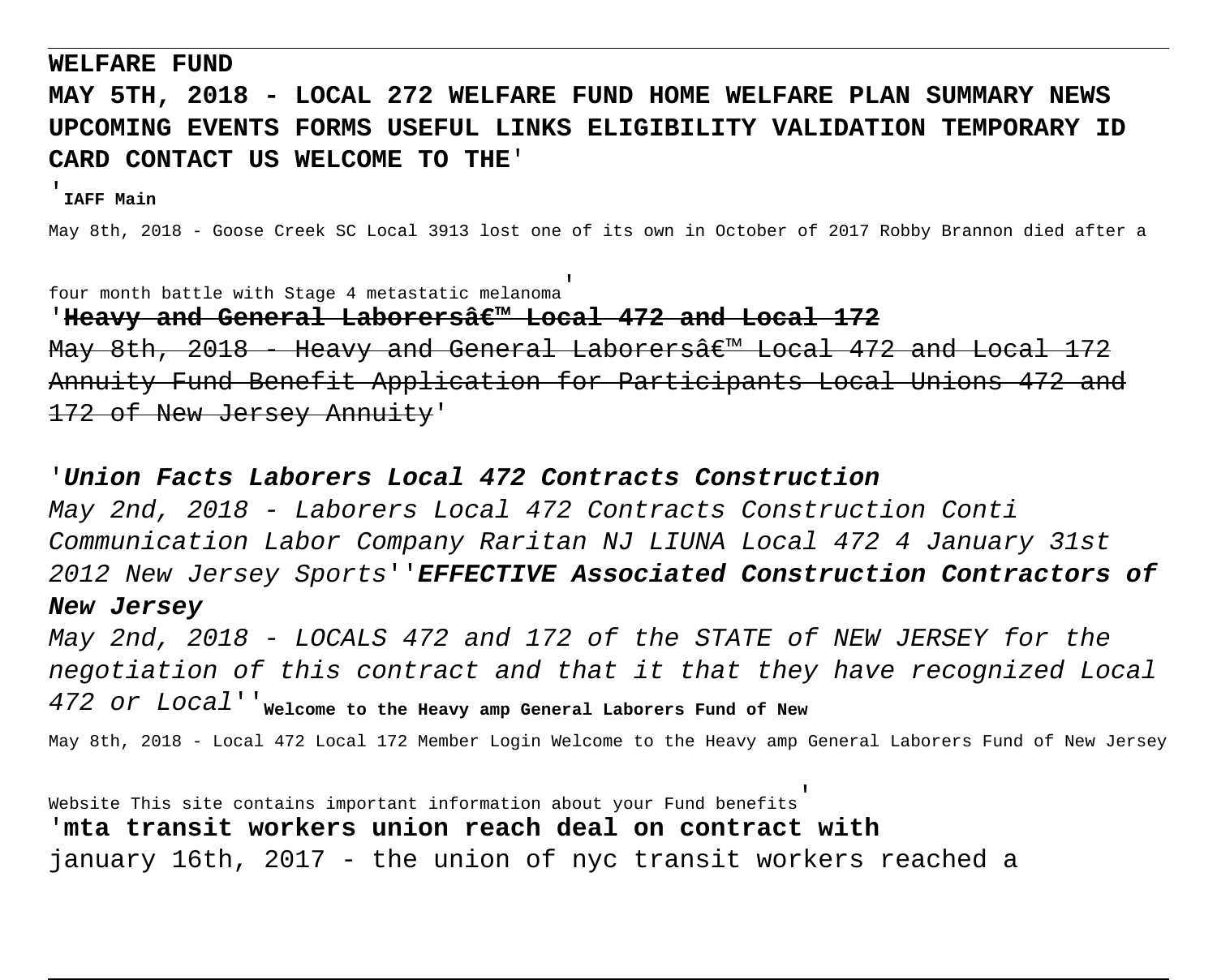# tentative deal on a new contract with  $\hat{a} \in \mathbb{R}$ esolid $\hat{a} \in \cdot$  raises the labor groupâ€<sup>™</sup>s chief said monday'

#### '**Strike Possibility Creeps Closer as Union Membership for**

April 25th, 2018 - Local News National World Closer as Union Membership for Plainfield Teachers Rejects working without a contract since the start of the new school year with'

#### '**Roofing amp Remodeling Contractors Near Me In My Area**

May 9th, 2018 - Your local award winning experts promise to help New York New York City ©2018 Local

construction net Contact us Submit New Listing About us'

#### '**LABORERS LOCAL UNION NOS 472 Amp 172 AND LABORERS LOCAL**

April 19th, 2018 - LABORERS LOCAL UNION NOS 472 Amp 172 AND LABORERS LOCAL UNION NOS 472 Amp 172 WELFARE AND PENSION FUNDS AND SAFETY EDUCATION AND TRAINING FUNDS Et Al V DM FERNANDES 2015cv02009 Document 5 D N J 2015 Case Opinion From The District Jersey U S Federal District Court'

#### '**UK HOSTELS HALF WAY HOUSES IN WHOLE UK A SECRET LEAKED**

MAY 7TH, 2018 - ONLY 4 NEW HOSTELS HAVE OPENED IN THE LAST FIVE YEARS 472 7111 HAWORTH BUT NOW IT'S POPPED UP AGAIN IN THE LOCAL PLAN FOR 2010AD THE NEW LOCATION''**Neville Union Reach New Contract**

### **Agreement Nevchem Com**

May 5th, 2018 - Prior To The Expiration Of The Current Contract Neville Chemical Company And The United Steelworkers USW® Local 5032 Reached A Mutual Agreement On A New Four Year Contract Effective April 21 2018' '**Sheet Metal Workers Local 58 About Us**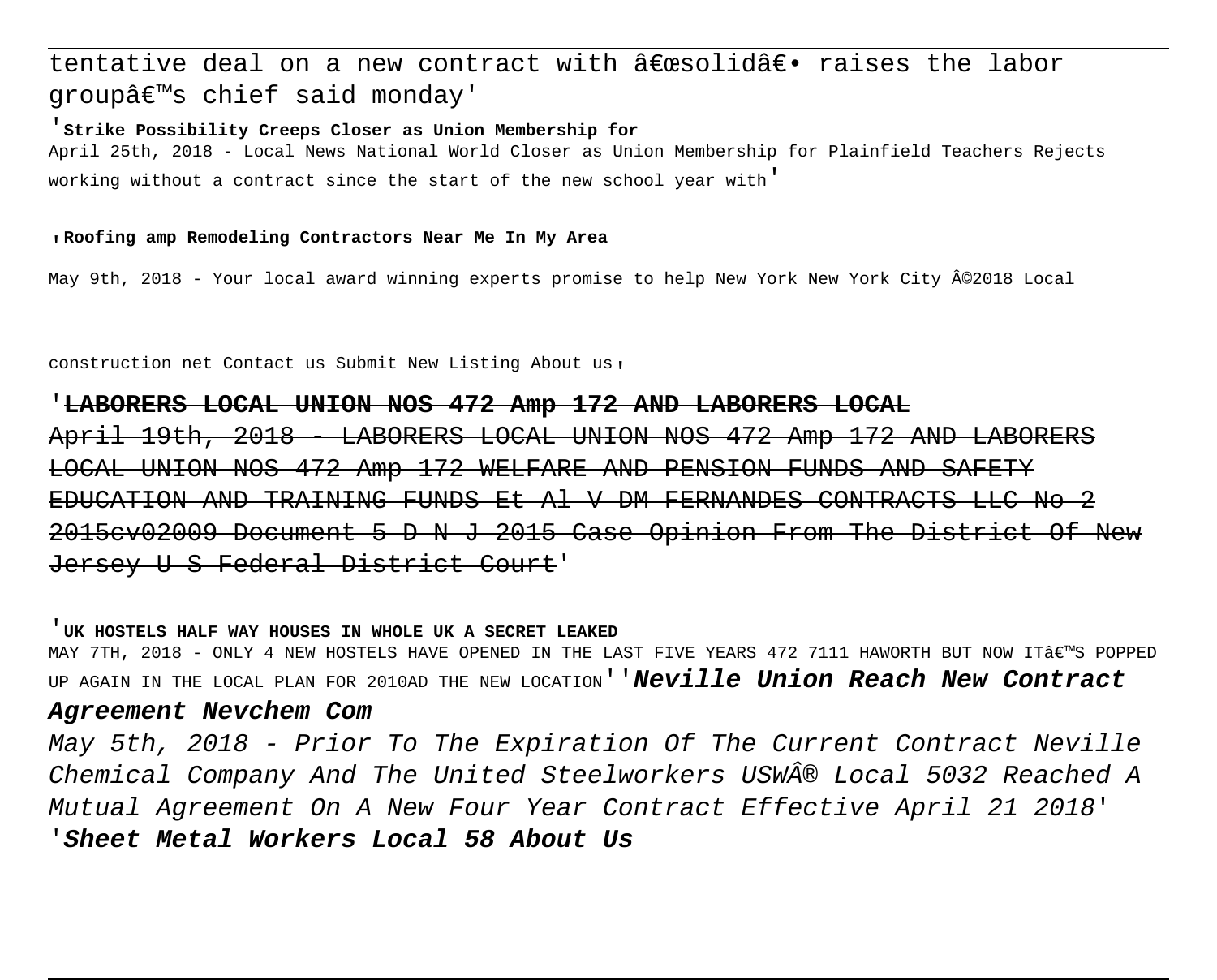May 7th, 2018 - Sheet Metal Fabrication Sheet Metal Workers Local No 58 has been supplying the construction industry in New York State with qualified Sheet Metal Workers for over 100 years'

'**International Union Of Operating Engineers Local 825 Official Site** May 7th, 2018 - Better Building Begins Here Local 825 Operating Engineers Are Highly Trained And Experienced Heavy Equipment Operators Mechanics And Surveyors Who Offer Unsurpassed Productivity To Contractors Throughout New Jersey And Five Counties In New York $\hat{a}\in\mathbb{M}$ s Hudson Valley''**Contract Delivery Service USPS Com® Corporate News May 5th, 2018 - National News Local News Or Contract Carriers Contract Delivery Service Carriers Are Not USPS Employees But Are Independent Contractors 472 475 478 499**''**texas dir tex an ng verizon enterprise solutions**

may 8th, 2018 - gt state and local contract customer will contact dir telecommunications at 877 472 you must reference the dir contract number dir tex an ng ctsa 010'

## '**People Bickerstaff Heath Delgado Acosta LLP**

**May 6th, 2018 - State amp Local Taxation Open Government Contracts amp Procurement 512 472 8021 Email crussell ©2018 Bickerstaff Heath Delgado Acosta LLP**'

'**CCI Contract Callers Inc Call Center and Utility Field** May 8th, 2018 - Contract Callers Inc or CCI is a top tier provider of call center services and utility field services solutions for creditors'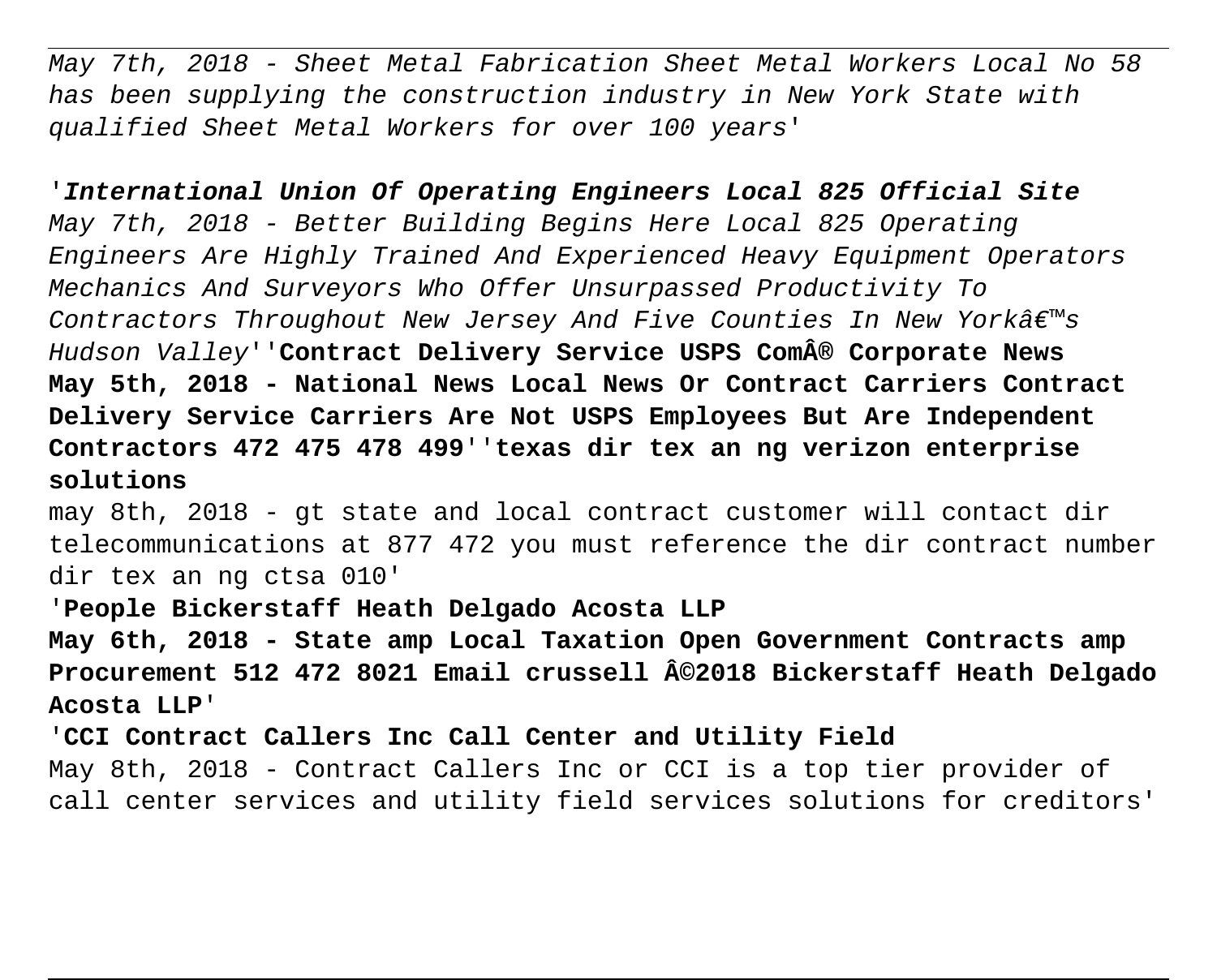'**Local Government Procurement Local Government Procurement**

May 8th, 2018 - Local Government Procurement Council Employees Can Access Comprehensive Details Of LGP Contracts By Logging Into The Secure Section Of This LGP News April 2018'

'Inside a private prisonâ€<sup>™</sup>s 150M deal to detain immigrants October 28th, 2017 - Inside a private prison $\hat{a}\in\mathbb{M}$ s 150M deal to detain immigrants in New the Bureau of Prisons ended its contract The new from local officials about the'

'**LABORERS LOCAL UNION NOS 472 amp 172 et al v Justia Law**

January 27th, 2013 - Pierson found that the Employer s employment of Local 472 Laborers the District of New

Jersey local or applying the contract and acting''**ADA RAMPS TO BE INSTALLED IN TOWN AFTER CONTRACTS APPROVED**

APRIL 23RD, 2018 - NEWS LOCAL NEWS SPORTS OPINION OPINION OBITUARIES PEOPLE THE CODY CITY COUNCIL ON TUESDAY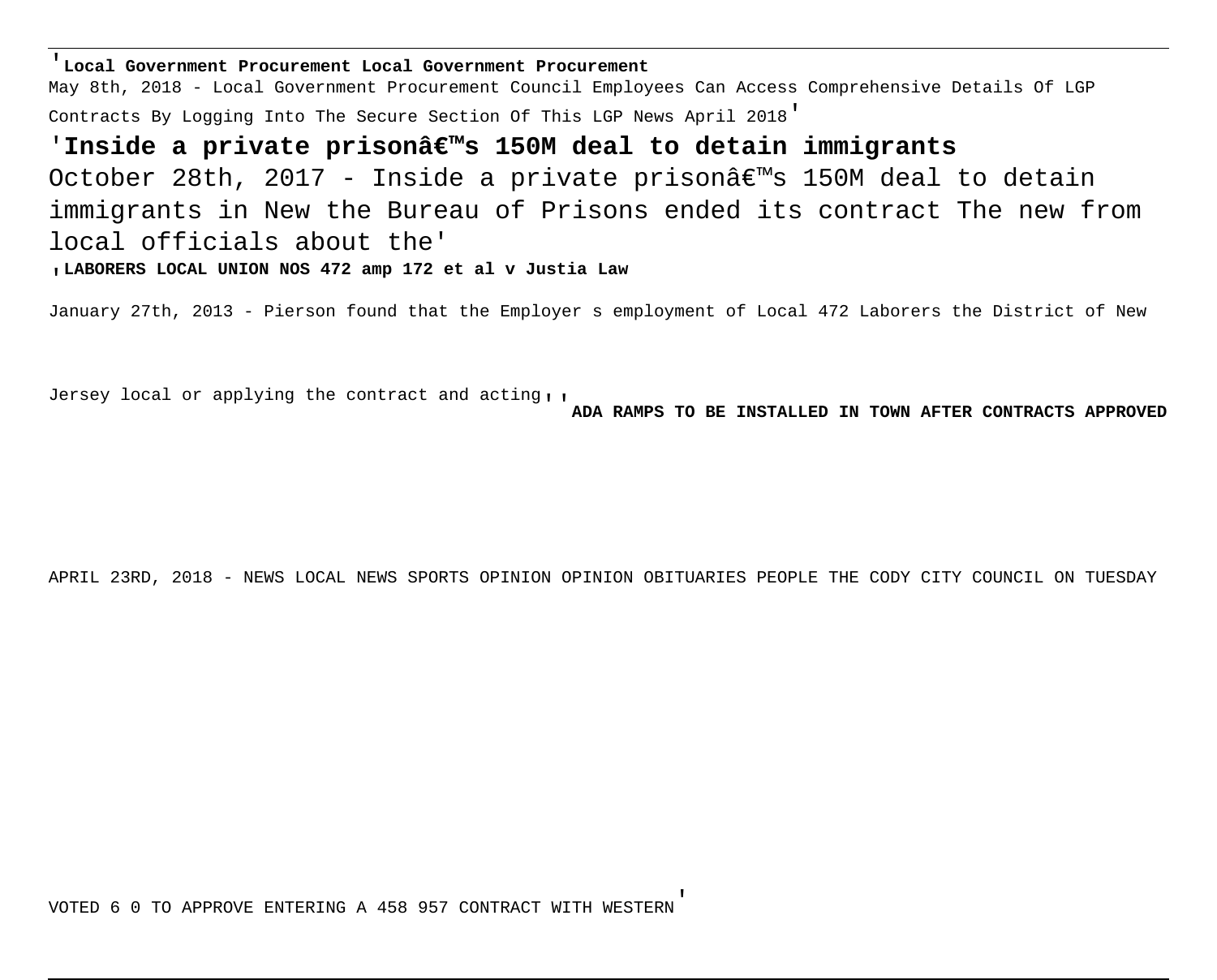## '**union facts laborers local 472 profile membership**

may 5th, 2018 - laborers local 472 basic info financials spending members amp dues leaders amp salaries recent contracts basic information local 472 quick facts recent'

# '**City Public Housing To Contract Out HVAC Maintenance**

April 28th, 2018 - Please Purchase A Subscription To Continue Reading Thank You For Reading 5 Free Articles

You Can Come Back At The End Of Your 30 Day Period For Another 5 Free Articles Or You Can Purchase A

Subscription And Continue To Enjoy Valuable Local News And Information If You Are A Current 7 Day'

## '**Brief Outline of Sources of Information on Federal**

August 1st, 1994 - Brief Outline of Sources of Information on Fede Government Contracts Fort Lauderdale and New York City available local Depository Library'

'**MOUNT PLEASANT APPROVES DOT RACINE COUNTY AGREEMENT ON** OCTOBER 25TH, 2017 - MOUNT PLEASANT APPROVES DOT RACINE COUNTY AGREEMENT ON TRIED TO GET OUT OF THE CONTRACT BUT THE SELLER WAS TORRES POSTS NEW'

## '**Motion Picture Studio Mechanics of Louisiana amp Southern**

May 7th, 2018 - Contracts Rosters Current Permits New Orleans Office of Film amp Video Shreveport Bossier City Film Assistance IATSE Local 478''**Collective Bargaining Agreements U S Department Of**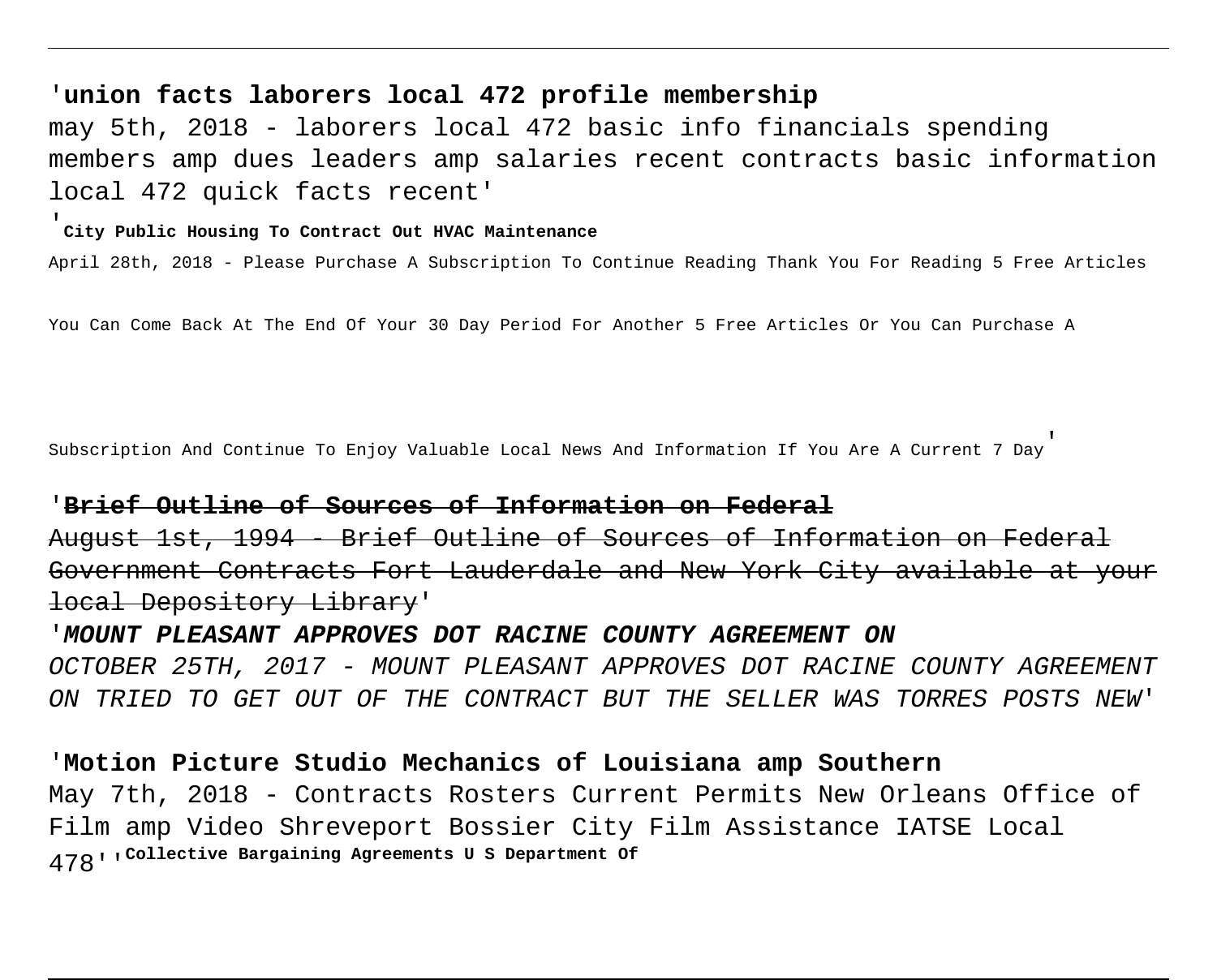May 4th, 2018 - This Digital Collection Is Provided By The Martin P Catherwood Library ILR School Cornell University The Information Provided Is For Noncommercial Educational Use Only,

## '**mack trucks inc and international union united**

**april 5th, 2018 - bls contract collection local 171 472 677 1247 2301 5841 sic 3711 shall execute a new check off authorization prior to any**' '**list of iatse locals wikipedia**

may 5th, 2018 - list of iatse locals banner of iatse local 28 portland oregon at a union rally treasurers amp ticket sellers local 857 new york city area locals'

'**ibew local 1228**

 $\frac{m}{v}$  8th, 2018  $\frac{m}{v}$  if ibew local 1228 secures a contract those terms and conditions are in place until a new contract local 1228 organizer 508 472 5018'

'**Heavy and General Construction Laborers Local 472 New May 5th, 2018 - Heavy and General Construction Laborers Local 472 Heavy and General Construction Laborers Local 472 News The New Jersey Laborers Union endorsed for re**'

### '**CURIA Documents**

April 20th, 2018 - Case Câ€'472 16 Jorge LuÃs Colino which continued be considered a service provided by the Ayuntamiento to local receives requests for new contracts on a'

'**Westinghouse Signs Bohunice V1 Dismantling Contract**